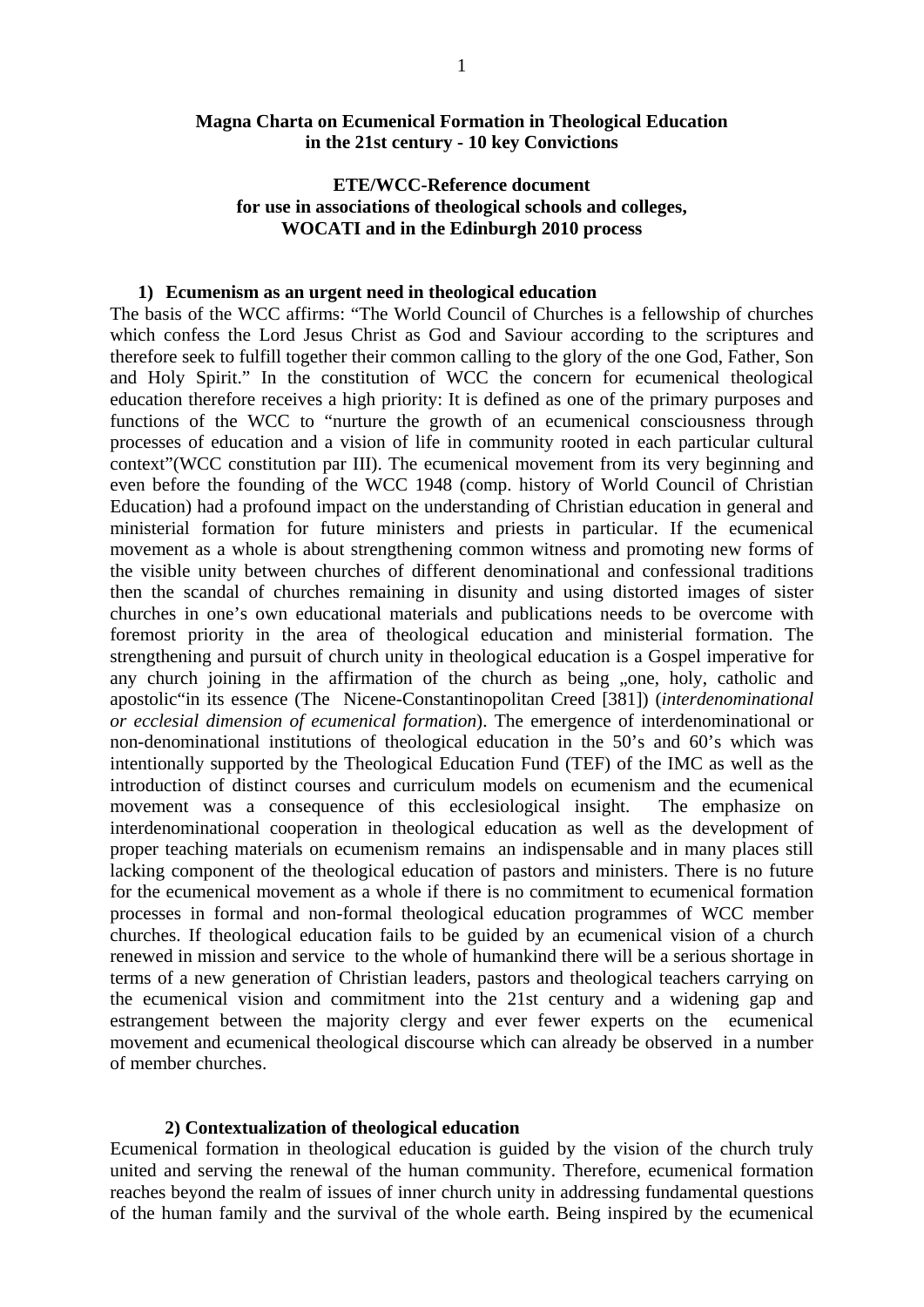vision of God as the owner of the whole earth (oikumene) as well as the eschatological vision of a new heaven and a new earth, theological education in ecumenical understanding will always try to respond to the pressing needs of social contexts and to be related to issues of human survival both in global and in local environments. Relating theological education to the realities of particular social and cultural contexts, liberating theological education from any captivity of certain social milieus, cultural one-sidedness and spiritual blindness to religious values existing in certain indigenous traditions has been a major emphasis of the WCC in the programme on theological education (PTE) since the sixties (*social or contextual dimension in ecumenical formation of theological education*). The demand for contextualization of theological education in terms of opening its agenda to the realities and challenges of different church contexts, cultural identities and living situations both in the global South as well as in churches in the West facing consequences of globalization and pluralization of life-styles and religious orientations in their own midst remains an ongoing task for theological education worldwide. Some of the areas in which contextualization of curriculum designs were most prominent and successful for ETE in recent past was the development of HIV/AIDS curriculum and doing theology from disability perspective.

## **3) Theological education for the whole people of God**

Ecumenical formation in theological education since the rediscovery of the importance of the laity and their missionary role in church and society (Evanston Assembly 1954) is also guided by the rediscovery of the comprehensive character of the ministry of the whole people of God, to which all are called who have received baptism. Ministerial formation in the ecumenical debate on theological education since the 70's was understood as a particular expression and a specific part of the more comprehensive task of equipping the whole people of God for the multiple forms of ministries of and in the Christian community. New forms of lay theological formation, non-residential forms of theological education both for lay people as well as for future ministers have been a fundamental contribution to broadening theological education for the whole people of God which is an essential demand for a holistic and participatory understanding of the mission of the church as a body of Christ (*missionary or participatory dimension of ecumenical formation in theological education*). What has changed theological education most dramatically in the past decades is also the growing participation of women in teaching, research and theological networking in many regions of the world. Feminist and womanist theological networks, the deepening of feminist hermeneutics as well as the promotion of women in leadership positions of theological teaching and research is an indispensable part of ecumenical formation in theological education today. How to support women in theological education and theological research and how to maintain a proper balance between lay formation programmes and ministerial formation programmes (and to secure sufficient interaction between both) remain two major concerns in the work towards theological education education for the whole people of God. Talking about theological education for the whole people of God in recent years also involves inventing and strengthening new models of academic ecumenical theological training for migrants and churches with migration background (for instance African churches in Europe) as often established systems of theological education cannot easily adapt to their needs.

## **4) Interfaith dialogue in theological education**

 Ecumenical formation in theological education fourthly is guided by a vision of sharing and mutual discoveries reaching beyond the realm of Christianity to the human community in the whole inhabited earth (oikumene) and taking into account the challenges of Christians living in close neighbourhoods and experiencing mutual sharing and solidarity with people of other faith traditions in many church contexts. Thus interfaith encounter and learning about what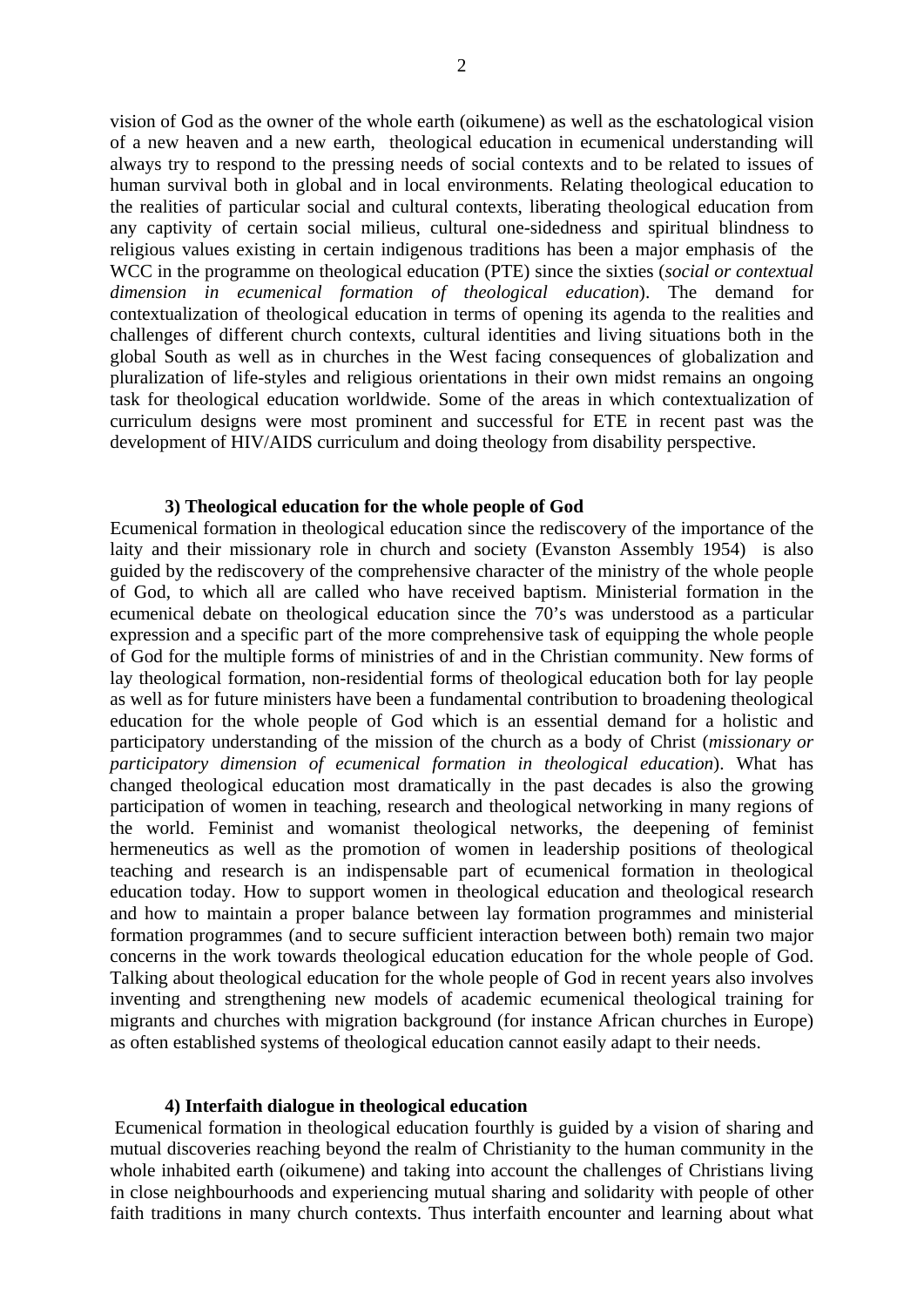can be affirmed in common action for peace, justice and human dignity with people of other living faith traditions is an integral component of ecumenical formation (*interfaith dimension of ecumenical formation*) which is not endangering one's own Christian identity but rather deepening it in processes of communication and sharing with people of different faiths. With the recent Letter of some 140 Muslim Leaders ("A Common Word between Us and You,") to Leaders of Christian Churches around the world at the feast of "Eid al-Fitr al-Mubarak" 2007, which marks the end of Ramadan, and the answer from WCC this whole dimension again becomes an urgent priority also for institutions of theological education.

### **5) Spiritual formation in theological educaction**

Very often ecumenical formation processes have been described as having a profound spiritual basis and character referring back to the very biblical understanding as the church as learning community (*spiritual dimension of ecumenical formation*). "Learning in the Bible is a process by which people relate to God and God's way of truth, righteousness and peace, that they may in obedience practice that way in relation to each other and extending to the nations…Learning does not simply mean acquiring knowledge or skills, or being intellectually equipped, or just memorizing some catechism of faith. Rather it means so entering with our whole being and with all the people into a relationship with God through God's self-revelation, that our horizons are widened and our wills are strengthened to be right with God and with one another in word and deed"(Philip Potter in Vancouver 1983). If ecumenical formation is about becoming open and responsive to the will of God in the whole of our own existence, ecumenical formation is not just a cheap way of adding some additional pieces of information to the theological curriculum, but involves a certain aspect of deep and spiritual conversion and metanoia in the understanding of both one's own Christian existence as well as one's own confessional identity, a conversion from denominational selfcentredness and cultural captivities to the realities of God's mission in the whole of the inhabited earth. "Having ecumenical spirituality in common prayer and other forms as the underpinning of ecumenical formation invites all to conversion and change of heart which is the very soul of the work for restoring unity."(Study document on "Ecumenical Formation" of the Joint Working Group between the Roman Catholic Church and the WCC Geneva, 1993).

#### **6) ecumenical formation as informed participation in the ecumenical movement**

There finally is a certain methodological principle at work in the understanding of ecumenical formation which is due to the appropriation and integration of much of the didactical and cate chetical revolutions and fundamental paradigm changes occurring in the , pedagogy of the oppressed' , methods of conscientization and the methods of learning by involvement in common action which have come up strongly in the ecumenical debate of learning during the 70's and 80's (*didactical, practical or liberational dimension in ecumenical formation in theological education*). Already in the early and first statement of WCC in 1957 on ecumenical education the emphasize was put on concrete practical involvement as a prerogative of proper ecumenical learning: "Ecumenical education can no longer be limited to the history of attempts to reunite churches or the growth of ecumenical organizations. Ecumenical education essentially means fostering understanding of, commitment to and informed participation in this whole ecumenical process"(Central Comittee 1957). Ecumenical formation is not possible without a didactical and pedagogical approach which fosters practical involvement in both local, regional and global projects of ecumenical cooperation and human struggles for dignity, reconciliation and social justice. What in certain areas is referred to as "globalization in theological education" (though this term is not without ambivalence) can be understood in terms of equipping both future ministers, church workers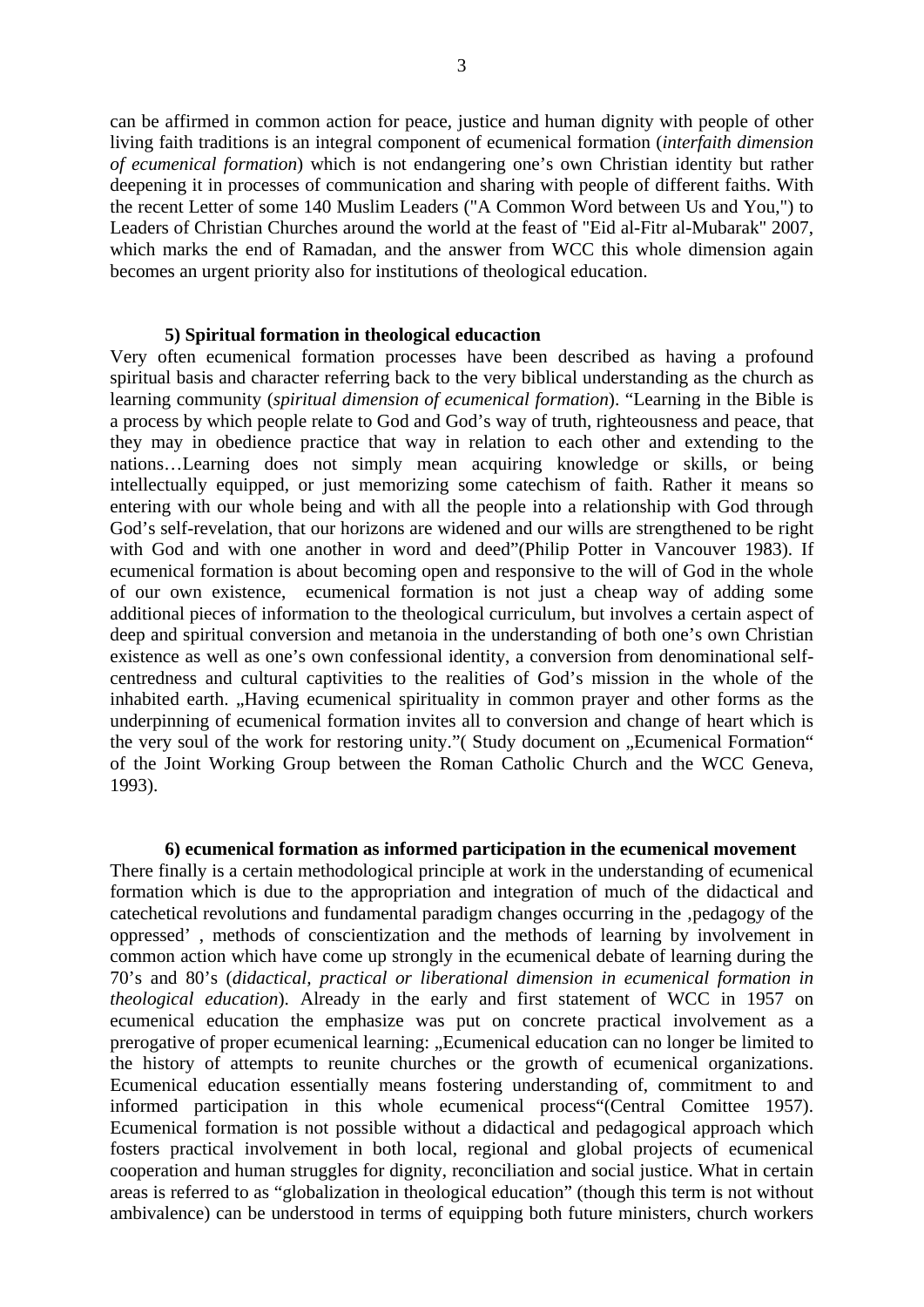and lay people for informed and theologically reflected participation in the global ecumenical movement by deepening their formation in intercultural theology, ecumenical biblical hermeneutics, interreligious dialogue, history of ecumenism, ecumenical Missiology and ecumenical social ethics while at the same time remaining faithful to their own contextual demands for relating the Gospel to a given culture and situation.

# **7) Major goals and principles of ecumenical formation**

What follows from these six fundamental dimensions of ecumenical formation for understanding the *goals and principles of ecumenical formation* has been spelled out in the 1989 key WCC document on  $\mu$ Alive together – a practical guide to Ecumenical Learning" in certain alternative key formulations for principles of ecumenical learning, namely:

a) Learning which enables people, while remaining rooted in one tradition of the church, to become open and responsive to the richness and perspectives of other churches, so that they may become more active in seeking unity, openness and collaboration between churches;

b) Learning which enables people of one country, language, ethnic group, class or political and economic system, to become sensitive and responsive to those of other countries, ethnic groups, political and economic situations, so that they may become active participants in action for a more just world;

c) ecumenical learning is what happens when diverse persons, rooted in their own faith traditions and complex experiences of culture, gender, nationality, race, call etc. become open and responsive to the richness of perspectives in the struggle of others, together seeking to know God and to be faithful to God's intention for them in their world.

d) ecumenical learning is a process by which

- diverse groups and individuals

- well rooted in their own faith, traditions, cultures and contexts,

- are enabled to risk honest encounters with one another before God,

- as they study and struggle together in community,

- with personally relevant issues,

- in the light of the Scriptures, the traditions of their faith, worship and global realities,

- resulting in communal action in faithfulness to God's intention for the unity of the church and humankind, and for justice, peace and integrity of creation."

Or, to recall a formulation which was used during the Vancouver Assembly in 1983: Ecumenical learning both in theological education as well as in Christian education as whole is characterised by the essential marks that

a) it *transcends barriers* – of origin and biography, individual as well as community limitations, because it responds to the exhortation of the word of God and the far-reaching horizons of God's promise

b) it is *action-oriented*, not satisfied with information but seeking to enable Christians to act in order to learn, to be right with God and with one another, in word and deed

c) it is *done in community*, in which people are asked to establish relationships with one another and also with those who are far away and with what is unfamiliar

d) it means *learning together*, detecting the global in the local, the unfamiliar in the context of one's own environment, in order to become aware of one's own limited horizons and implications

e) it is *inter-cultural*, promoting the encounter of different cultures, traditions and forms of life because only a widening of perspectives will bring about experiences of the riches in creation in nature, in history and culture

f) it is a *total process, social and religious learning are not separated from each* other but constitute a unity".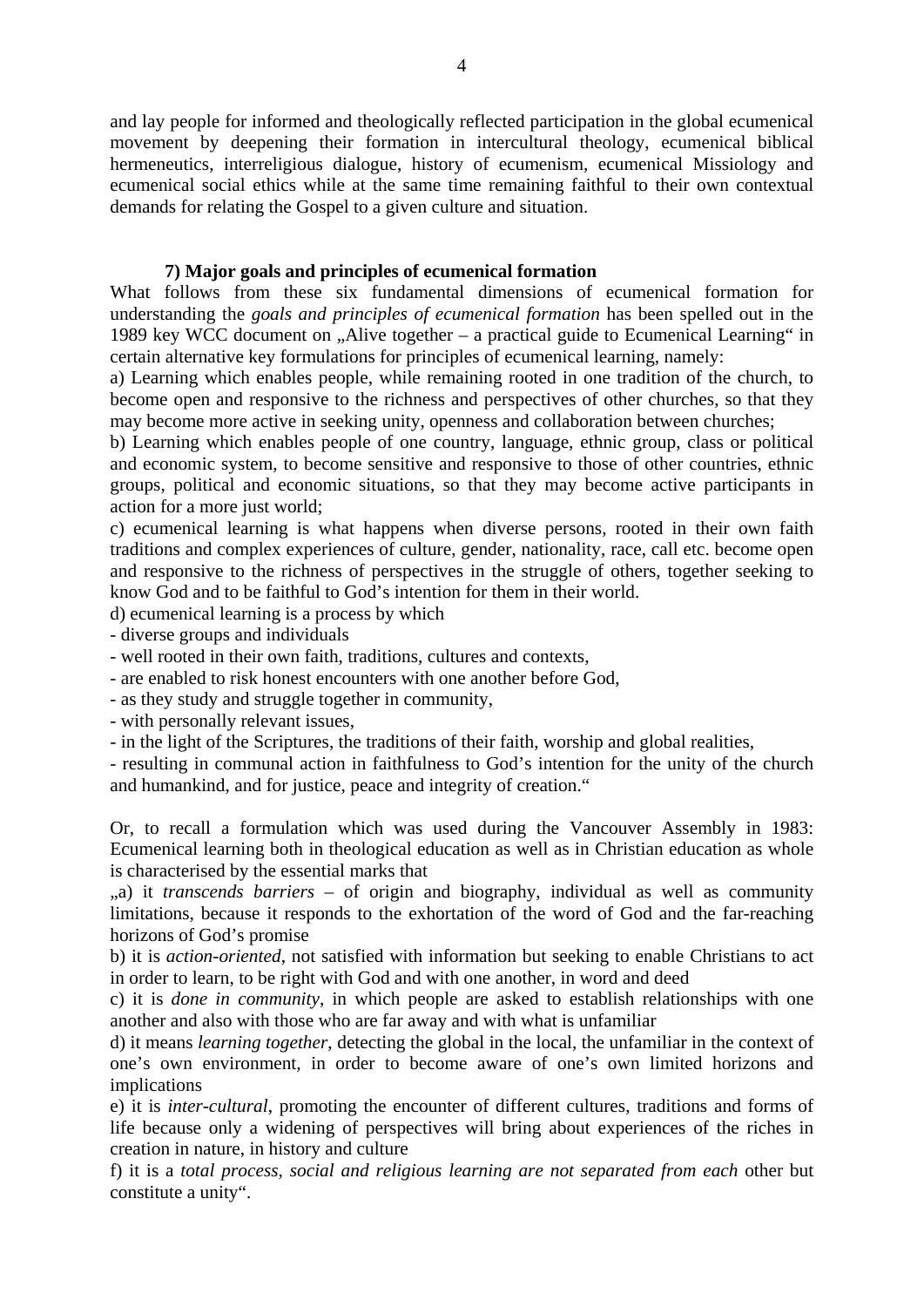**8) Theological competence redefined for an ecumenical age of global Christianity**  This can be summarized: theological education of the church as a whole cannot be complete without unfolding itself and being directed towards equipping a future generation of both ordained and non-ordained partakers of the manifold ministries of the church with

a) a *pastoral competence* which is about enabling and building up individuals as well as Christian communities so as to become living witnesses of the life-giving power of the Gospel and the transforming power of the Holy Spirit in word, liturgy and sacrament;

b) a *competence of leadership* which empowers rather than controls the manifold gifts of a given Christian community and helps to enable, equip and discern these gifts and charismata for the benefit of both the upbuilding the local congregation (oikodome) as well as peace and justice for the whole of the human community;

c) *a theological competence* which is about the ability to give a voice to the spiritual experiences of a Christian community, interpreting both biblical and church tradition in ways meaningful to contemporaries and to relate the faith insights of a local community to the treasures and challenges of the church universal and the contemporary discourse in culture and society;

d) a *missionary competence* which is about the ability to discern and to give shape to the demands and promises of the Gospel in relation to the missionary and evangelizing vocation of the church and the longing for healing and wholeness, peace and reconciliation in the human community;

e) an *ecumenical competence* which while including the other dimensions emphazises particularly that no church can be the church for itself alone and each church is becoming truly the church in the full sense of the word if and so far it is related to the fellowship of Christian churches truly united both locally and globally in prayer, witness and service. This means that theological education is taking seriously the basic nature of both the catholicity and apostolicity, oneness and holiness of the church universal.

In essence, what is at stake therefore in ecumenical formation in theological education today is nothing less than rediscovering and adjusting to the truly global and ecumenical nature of the church, existing within the manifold forms of global Christianity which has become a new reality only after the gradual shift of centre of gravity from the North to the South and meanwhile presents itself as a multi-centered global Christianity of the South or the "twothirds-world". For most of the past centuries of the history of Christianity, theological reflection, interpretation of Christian tradition and the perception of cultures and living conditions in the "peripheries" was heavily influenced and carried out from the viewpoint of one or several dominating centres of global Christianity (Jerusalem in the first century, Rome up to the fourth century and much beyond, Western Christianity over against Eastern Christianity in the Middle Ages, North Atlantic Christianity over against Christianity in the South for some 200-300 years during colonial expansion and domination). While dominance and cultural and economic ethnocentrism are still continuing with regard to American and/or Western culture and life-styles at many levels in theology and theological education, global Christianity of the South for the last 30 years or so (comp. the role of the Bangkok world mission conference in the ecumenical debate on mission 1974) has entered into a stage in which a truly multi-centered understanding of Christianity has emerged and an unprecedented genuine plurality of Christian of interpretations has been developed and is promoted. Ecumenical formation (or globalization in theological education) is the unfinished theological and didactical process by which churches worldwide are aligning and opening up themselves to the realities of a truly multi-centered and multi-faceted global Christianity in the 21st century thereby challenging any attitude, hidden prejudices or overt practices of cultural, theological and interpretative domination by any assumed majority culture within global Christianity. This means that ecumenical formation is about reappropriating the ecumenical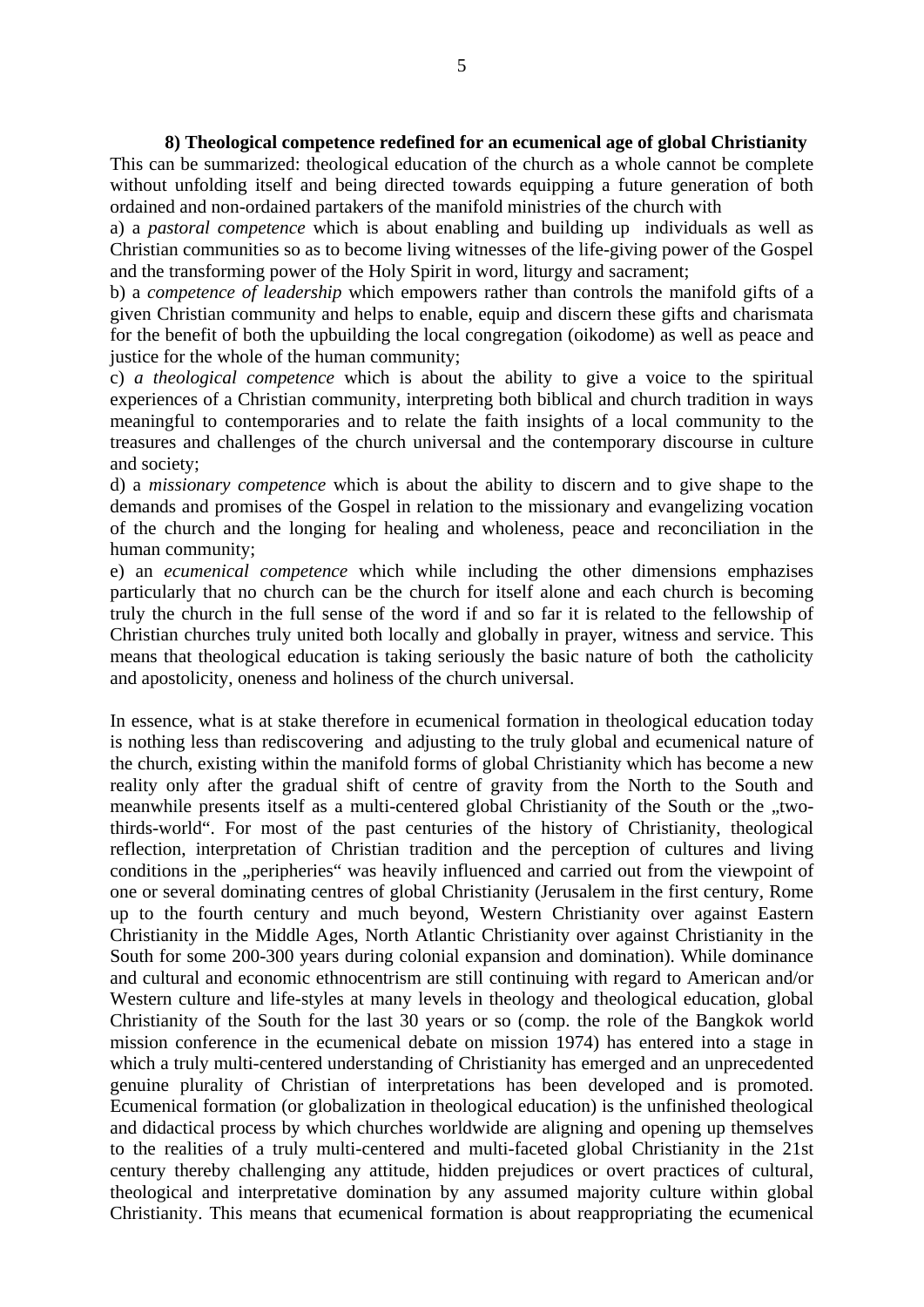nature of the church as confessed in the creed (one, holy, catholic and apostolic) though under new and unprecedented historical conditions.

## **9) New challenges for ecumenical formation in the beginning 21st century**

In the beginning of the 21st century we find ourselves in a new historical situation where we both need a fresh articulation of the ecumenical vision (which has lost some of its momentum and support in the local levels) as well as a significant and relevant new commitment for ecumenical education and formation in the member churches of WCC as a whole if the ecumenical movement is to remain a vital force of renewal and conversion in global Christianity. The new situation is particularly marked by the fact that the rapid globalization of markets, media and technologies has given rise to counter-reactions in terms of different forms of growing fundamentalism affirming exclusive and closed national, ethnic, cultural and religious identities. These factors of increased fragmentation and fundamentalist trends in the midst of globalization oblige us to renew and rethink our commitment to ecumenical formation as an urgent necessity and priority for safeguarding the continuation of the ecumenical movement and ecumenical witness as a whole. To promote an ecumenical orientation in theological education is the only possible option to maintain an "alternative and ecumenically responsible vision of globalization" over against growing trends towards either withdrawing Christian faith from public responsibility and dialogue altogether (privatization), or turn to denominational provincialism and ecclesial self-centredness (confessionalization) or to seek refuge in religious fundamentalism (simplification) within the christian family or in relation to other religions. Thus ecumenical formation is not only a "constitutive mark of the church being the church"(Vancouver 1983) but also an essential priority of new urgency at the beginning of the 21st century.

# **10) Costly ecumenical learning – suggestions for practical implementation in theological education**

There is no cheap way of adding ecumenical formation into existing schemes of theological education and curriculum plans. Rather introducing ecumenical formation has a certain price as it can entail a reordering of priorities in theological education in terms of both contents, methods and working principles applied – but the costly way of integrating ecumenical formation is rewarded by a profound process of truly broadening and deepening theological education:

a) powerful and dominant cultures as well as theological perceptions are called to give up their sense of control, allow for more inclusivity and processes of reorientation by minority cultures and theological perceptions which contribute to the holistic character of the body of Christ truly united;

b) majority denominational traditions of a certain region are challenged to include proper presentations and truly participation of Christian minority traditions within their own context as well as from other contexts in their theological curriculum and theological teaching materials (handbooks);

c) theological education institutions of one context and denominational background are challenged to develop long-term partnership and exchange programmes with theological education institutions from a different context and church background;

d) students are challenged to learn at least one language different from their own native language and the dominant language of their context to be immersed and introduced into the challenges and dynamics of proper intercultural communication (for instance with immigrant cultures in their context);